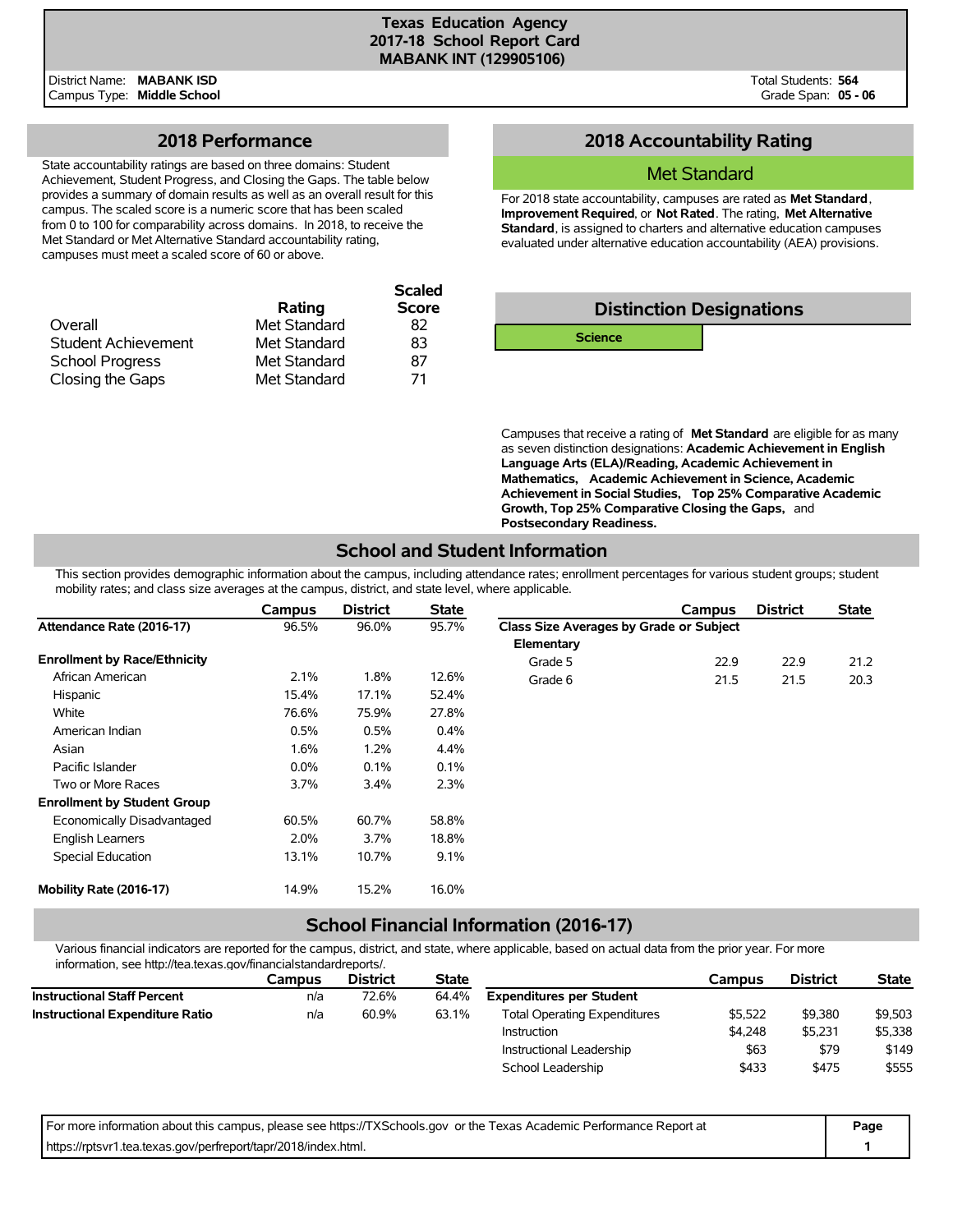|                                                                                |      |              |          |         |                              |                          |        |          |        |                          | Two or                   |                          |
|--------------------------------------------------------------------------------|------|--------------|----------|---------|------------------------------|--------------------------|--------|----------|--------|--------------------------|--------------------------|--------------------------|
|                                                                                |      |              |          |         | African                      |                          |        | American |        | <b>Pacific</b>           | More                     | Econ                     |
|                                                                                |      | <b>State</b> | District |         | Campus American Hispanic     |                          | White  | Indian   | Asian  | <b>Islander</b>          | Races                    | Disadv                   |
| STAAR Performance Rates at Approaches Grade Level or Above (All Grades Tested) |      |              |          |         |                              |                          |        |          |        |                          |                          |                          |
| All Subjects                                                                   | 2018 | 77%          | 85%      | 86%     | $\ast$                       | 85%                      | 86%    | ∗        | 100%   | $\overline{a}$           | 85%                      | 82%                      |
|                                                                                | 2017 | 75%          | 83%      | 88%     | $\ast$                       | 85%                      | 88%    | $\ast$   | 100%   | $\overline{a}$           | 93%                      | 83%                      |
| Reading                                                                        | 2018 | 74%          | 81%      | 79%     | $\ast$                       | 77%                      | 79%    | $\ast$   | $\ast$ | $\blacksquare$           | 82%                      | 72%                      |
|                                                                                | 2017 | 72%          | 80%      | 84%     | $\ast$                       | 83%                      | 84%    |          | $\ast$ | $\overline{a}$           | $\ast$                   | 79%                      |
| Mathematics                                                                    | 2018 | 81%          | 93%      | 92%     | $\ast$                       | 91%                      | 93%    | $\ast$   | $\ast$ | $\overline{a}$           | 82%                      | 90%                      |
|                                                                                | 2017 | 79%          | 89%      | 92%     | $\ast$                       | 91%                      | 92%    | $\ast$   | $\ast$ |                          | $\ast$                   | 89%                      |
| Writing                                                                        | 2017 | 67%          | 74%      | $\star$ |                              | $\blacksquare$           | $\ast$ |          | ٠      | $\overline{a}$           | $\overline{\phantom{a}}$ | $\overline{\phantom{a}}$ |
| Science                                                                        | 2018 | 80%          | 91%      | 87%     | $\ast$                       | 90%                      | 87%    | $\ast$   | $\ast$ | $\overline{a}$           | $\ast$                   | 87%                      |
|                                                                                | 2017 | 79%          | 90%      | 86%     | $\ast$                       | 78%                      | 87%    | $\ast$   | $\ast$ |                          | $\ast$                   | 81%                      |
| STAAR Performance Rates at Meets Grade Level or Above (All Grades Tested)      |      |              |          |         |                              |                          |        |          |        |                          |                          |                          |
| All Subjects                                                                   | 2018 | 48%          | 56%      | 49%     | $\ast$                       | 41%                      | 51%    | $\ast$   | 53%    | $\overline{a}$           | 55%                      | 42%                      |
|                                                                                | 2017 | 45%          | 52%      | 52%     | $\ast$                       | 54%                      | 51%    | ∗        | 94%    | $\overline{a}$           | 52%                      | 44%                      |
| Reading                                                                        | 2018 | 46%          | 51%      | 45%     | $\ast$                       | 36%                      | 47%    | ∗        | $\ast$ | $\overline{a}$           | 50%                      | 38%                      |
|                                                                                | 2017 | 44%          | 51%      | 48%     | $\ast$                       | 48%                      | 47%    | $\ast$   | $\ast$ | $\overline{a}$           | $\ast$                   | 40%                      |
| <b>Mathematics</b>                                                             | 2018 | 50%          | 65%      | 54%     | $\ast$                       | 48%                      | 55%    | $\ast$   | $\ast$ | $\overline{\phantom{a}}$ | 59%                      | 47%                      |
|                                                                                | 2017 | 46%          | 56%      | 54%     | $\ast$                       | 61%                      | 52%    | $\ast$   | $\ast$ | $\overline{a}$           | $\ast$                   | 45%                      |
| Writing                                                                        | 2017 | 36%          | 40%      | $\star$ | $\qquad \qquad \blacksquare$ | $\overline{\phantom{a}}$ | $\ast$ |          |        | $\overline{a}$           | $\overline{\phantom{a}}$ | $\overline{\phantom{a}}$ |
| Science                                                                        | 2018 | 51%          | 61%      | 48%     | $\ast$                       | 36%                      | 51%    | $\ast$   | $\ast$ |                          | $\ast$                   | 40%                      |
|                                                                                | 2017 | 49%          | 60%      | 56%     | $\ast$                       | 54%                      | 57%    | $\ast$   | $\ast$ |                          | $\ast$                   | 49%                      |
| STAAR Performance Rates at Masters Grade Level (All Grades Tested)             |      |              |          |         |                              |                          |        |          |        |                          |                          |                          |
| All Subjects                                                                   | 2018 | 22%          | 24%      | 20%     |                              | 16%                      | 21%    | ∗        | 35%    | $\overline{a}$           | 22%                      | 15%                      |
|                                                                                | 2017 | 20%          | 21%      | 24%     | $\ast$                       | 27%                      | 23%    | ∗        | 59%    | $\overline{\phantom{a}}$ | 16%                      | 18%                      |
| Reading                                                                        | 2018 | 19%          | 20%      | 20%     | $\ast$                       | 17%                      | 22%    | $\ast$   | $\ast$ | $\overline{a}$           | 23%                      | 15%                      |
|                                                                                | 2017 | 19%          | 19%      | 22%     | $\ast$                       | 25%                      | 22%    | ∗        | $\ast$ | $\overline{a}$           | $\ast$                   | 16%                      |
| Mathematics                                                                    | 2018 | 24%          | 31%      | 21%     | $\ast$                       | 16%                      | 21%    | $\ast$   | $\ast$ | L,                       | 27%                      | 16%                      |
|                                                                                | 2017 | 22%          | 27%      | 24%     | $\ast$                       | 30%                      | 23%    | $\ast$   | $\ast$ | $\overline{a}$           | $\ast$                   | 19%                      |
| Writing                                                                        | 2017 | 11%          | 11%      | $\star$ | $\overline{\phantom{a}}$     | $\overline{\phantom{a}}$ | $\ast$ |          | ÷,     | $\overline{a}$           | $\overline{\phantom{a}}$ |                          |
| Science                                                                        | 2018 | 23%          | 27%      | 20%     | $\ast$                       | 15%                      | 21%    | ∗        | $\ast$ | $\overline{\phantom{a}}$ | $\ast$                   | 13%                      |
|                                                                                | 2017 | 19%          | 25%      | 27%     | $\ast$                       | 27%                      | 26%    | $\ast$   | $\ast$ |                          | $\ast$                   | 22%                      |
| Academic Growth Score (All Grades Tested)                                      |      |              |          |         |                              |                          |        |          |        |                          |                          |                          |
| All Subjects                                                                   | 2018 | 69           | 71       | 58      | 50                           | 59                       | 59     | $\ast$   | 54     |                          | 55                       | 56                       |
| Reading                                                                        | 2018 | 69           | 66       | 57      | $\ast$                       | 59                       | 58     | $\ast$   | $\ast$ | $\overline{a}$           | 50                       | 53                       |
| Mathematics                                                                    | 2018 | 70           | 76       | 60      | 61                           | 59                       | 60     | $\ast$   | 92     | $\overline{a}$           | 60                       | 59                       |

For more information about this campus, please see https://TXSchools.gov or the Texas Academic Performance Report at **Page**

https://rptsvr1.tea.texas.gov/perfreport/tapr/2018/index.html. **2**

'?' Indicates that the data for this item were statistically improbable, or were reported outside a reasonable range. '' Indicates zero observations reported for this group.

'\*' Indicates results are masked due to small numbers to protect student confidentiality. 'n/a' Indicates data reporting is not applicable for this group.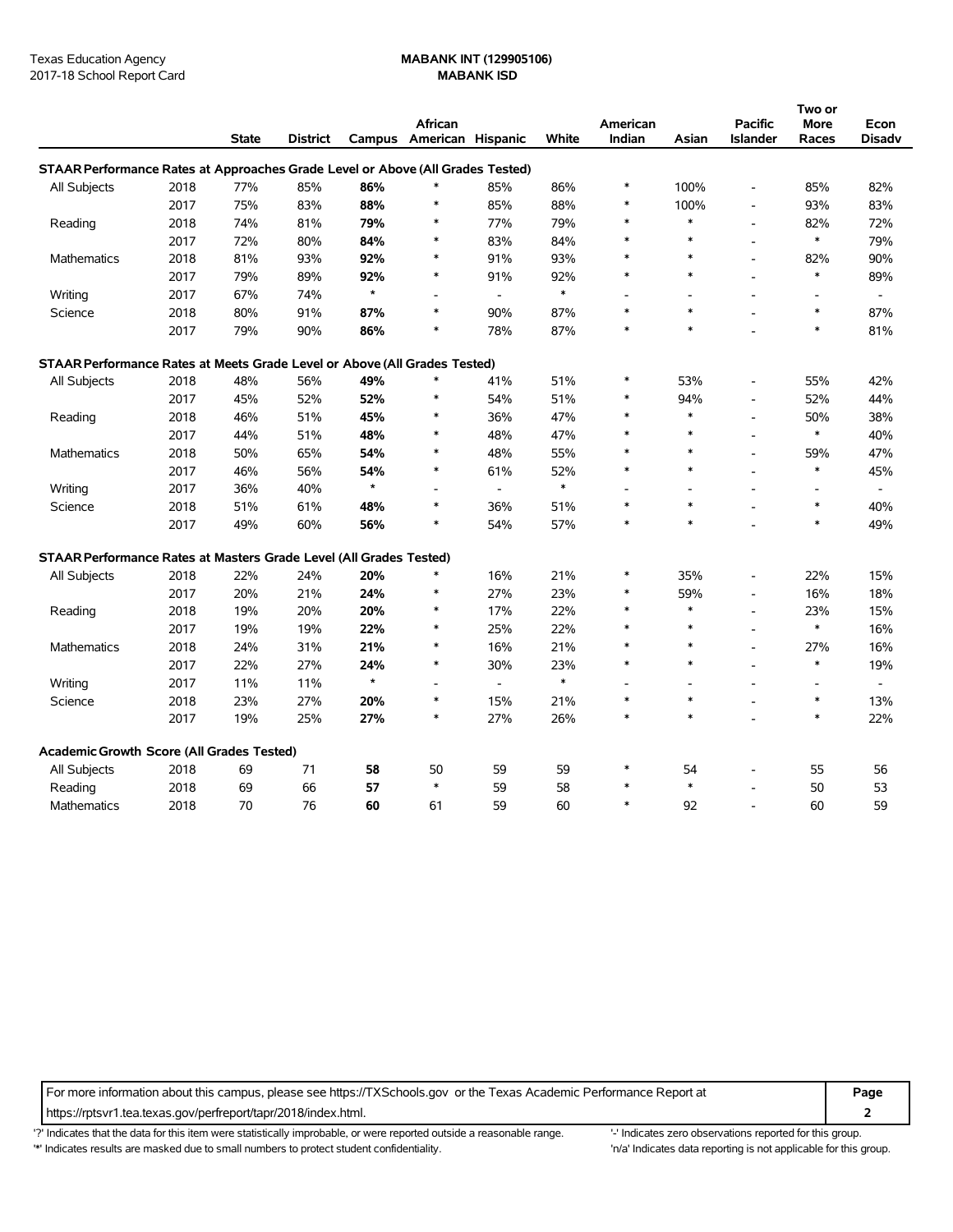|                                                                       |      |              |                 |                          | African                  |      |       | American |        | <b>Pacific</b>           | Two or<br><b>More</b> | Econ          |
|-----------------------------------------------------------------------|------|--------------|-----------------|--------------------------|--------------------------|------|-------|----------|--------|--------------------------|-----------------------|---------------|
|                                                                       |      | <b>State</b> | <b>District</b> | Campus American Hispanic |                          |      | White | Indian   | Asian  | <b>Islander</b>          | Races                 | <b>Disadv</b> |
| <b>Progress of Prior-Year Non-Proficient Students</b>                 |      |              |                 |                          |                          |      |       |          |        |                          |                       |               |
| Sum of Grades 4-8                                                     |      |              |                 |                          |                          |      |       |          |        |                          |                       |               |
| Reading                                                               | 2018 | 38%          | 45%             | 31%                      | ∗                        | 38%  | 29%   |          | ∗      |                          | ∗                     | 26%           |
|                                                                       | 2017 | 35%          | 44%             | 33%                      | $\overline{\phantom{a}}$ | 40%  | 27%   | $\ast$   |        |                          | ∗                     | 33%           |
| Mathematics                                                           | 2018 | 47%          | 71%             | 73%                      | ∗                        | 88%  | 69%   | *        | $\ast$ |                          | ∗                     | 71%           |
|                                                                       | 2017 | 43%          | 56%             | 62%                      | ∗                        | 54%  | 65%   | $\ast$   |        |                          | $\ast$                | 59%           |
| <b>Students Success Initiative</b>                                    |      |              |                 |                          |                          |      |       |          |        |                          |                       |               |
| <b>Grade 5 Reading</b>                                                |      |              |                 |                          |                          |      |       |          |        |                          |                       |               |
| Students Meeting Approaches Grade Level on First STAAR Administration |      |              |                 |                          |                          |      |       |          |        |                          |                       |               |
|                                                                       | 2018 | 79%          | 79%             | 79%                      | ∗                        | 74%  | 81%   | *        | *      | $\overline{\phantom{0}}$ | 73%                   | 73%           |
| <b>Students Requiring Accelerated Instruction</b>                     |      |              |                 |                          |                          |      |       |          |        |                          |                       |               |
|                                                                       | 2018 | 21%          | 21%             | 21%                      | ∗                        | 26%  | 19%   | $\ast$   | $\ast$ |                          | $\ast$                | 27%           |
| <b>STAAR Cumulative Met Standard</b>                                  |      |              |                 |                          |                          |      |       |          |        |                          |                       |               |
|                                                                       | 2018 | 84%          | 83%             | 83%                      | 71%                      | 77%  | 83%   | $\ast$   | $\ast$ |                          | 91%                   | 77%           |
| <b>Grade 5 Mathematics</b>                                            |      |              |                 |                          |                          |      |       |          |        |                          |                       |               |
| Students Meeting Approaches Grade Level on First STAAR Administration |      |              |                 |                          |                          |      |       |          |        |                          |                       |               |
|                                                                       | 2018 | 85%          | 88%             | 88%                      | 71%                      | 92%  | 88%   | *        | $\ast$ | $\blacksquare$           | 91%                   | 84%           |
| <b>Students Requiring Accelerated Instruction</b>                     |      |              |                 |                          |                          |      |       |          |        |                          |                       |               |
|                                                                       | 2018 | 15%          | 12%             | 12%                      | ∗                        | ∗    | 12%   | $\ast$   |        |                          | $\ast$                | 16%           |
| <b>STAAR Cumulative Met Standard</b>                                  |      |              |                 |                          |                          |      |       |          |        |                          |                       |               |
|                                                                       | 2018 | 90%          | 96%             | 96%                      | 71%                      | 100% | 96%   |          |        |                          | 91%                   | 94%           |

For more information about this campus, please see https://TXSchools.gov or the Texas Academic Performance Report at **Page** https://rptsvr1.tea.texas.gov/perfreport/tapr/2018/index.html. **3**

'?' Indicates that the data for this item were statistically improbable, or were reported outside a reasonable range. "Indicates zero observations reported for this group. '\*' Indicates results are masked due to small numbers to protect student confidentiality. 
"n/a' Indicates data reporting is not applicable for this group.